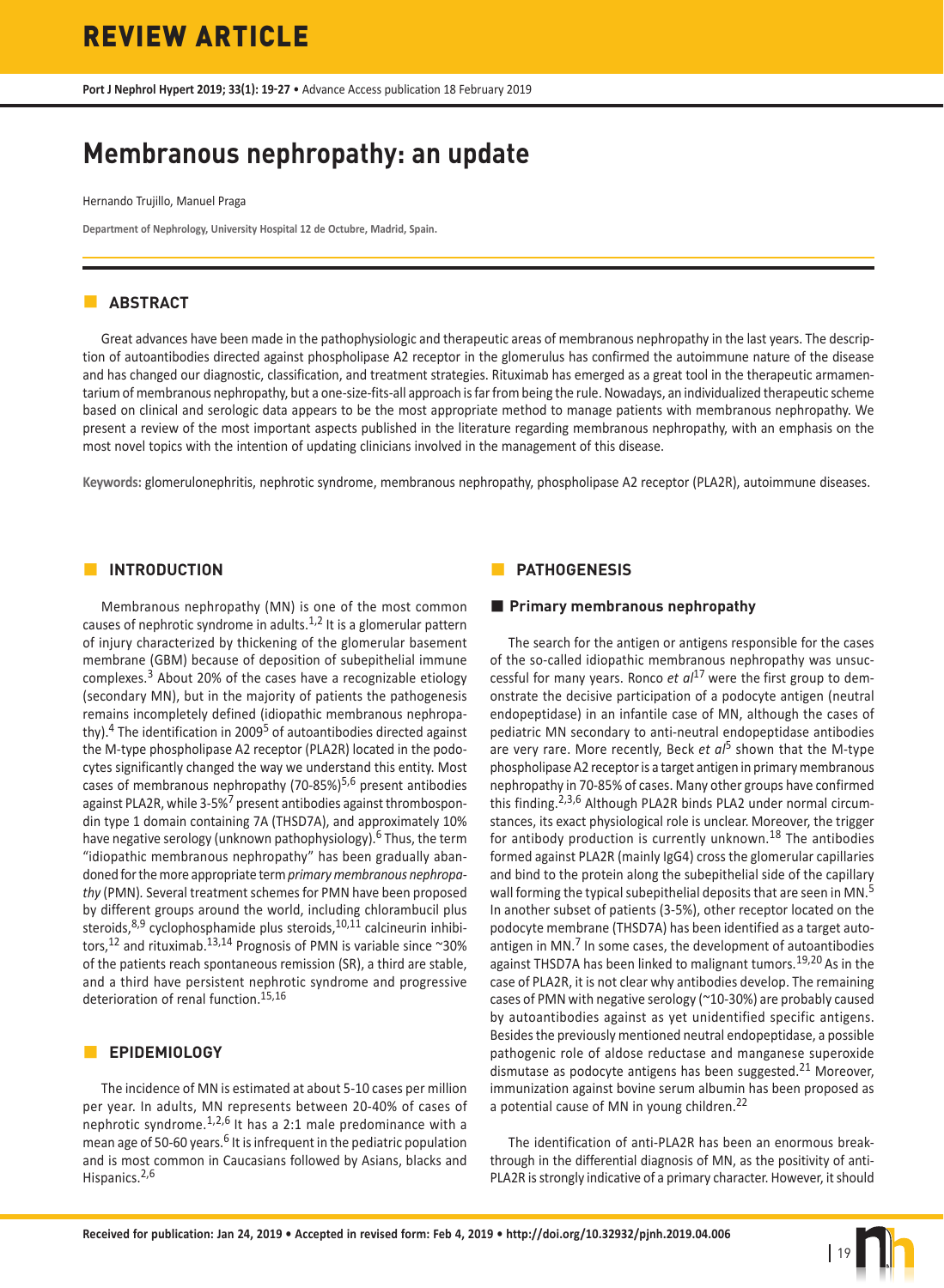be noted that although rarely, patients with secondary MN may also have antibodies against PLA2R.<sup>23</sup>

The complement system also plays an important pathogenic role in MN. Ronco *et al*17 observed that the neutral endopeptidase system is related to the activation of complement within immune deposits and the generation of membrane-attack complex (C5b-9). Once the antibodies are deposited in the capillary wall, the complement terminal factors alter the podocyte structure causing the onset of massive proteinuria.<sup>24</sup>

Finally, some studies have reported a genetic basis associated with certain HLA alleles and genes encoding PLA2R that predispose to membranous nephropathy.25,26 These genetic variants could become useful biomarkers in the future to stratify the risk of developing the disease.

#### **Secondary membranous nephropathy**

Membranous nephropathy is a prototype of kidney disease caused by immune complexes. The most common causes of secondary MN include infections, cancer, autoimmune diseases, and drugs (Table 1). Implicated antigens are deposited between glomerular basement membrane and podocytes, and subsequently, be bound by circulating antibodies.<sup>3,22</sup> Other explanation is that antigens may form circulating immune complexes that are subsequently trapped in glomerular capillaries or may dissociate and reform in the subepithelial space.<sup>3,27</sup> The identification and treatment of the underlying cause leads in many cases to the resolution of the nephrotic syndrome.

Membranous nephropathy is the most frequent paraneoplastic glomerulopathy associated with solid tumors,<sup>28</sup> but it is not always a linear relationship. Besides, in some cases, the association may be casual (two diseases at the same time) rather than causal. It has been reported that approximately 10% (up to 25% after age 60 years) of adult patients with MN had a malignancy at the time of renal biopsy

#### **Table 1**

Main causes of secondary membranous nephropathy.<sup>6,28,33</sup> HIV: human immunodeficiency virus, ANCA: anti-neutrophil cytoplasmic autoantibody, NSAIDs: nonsteroidal anti- inflammatory drugs, TNFa: tumor necrosis factor alpha.

| Groups                 |                                                                                                                                                                                                                                                                                                                                                                                                                                                                                                  |
|------------------------|--------------------------------------------------------------------------------------------------------------------------------------------------------------------------------------------------------------------------------------------------------------------------------------------------------------------------------------------------------------------------------------------------------------------------------------------------------------------------------------------------|
| Cancer                 | Lung and bronchus, gastric, renal, prostatic, breast, colorectal, plasma<br>cell dyscrasias, non-Hodgkin lymphoma, chronic lymphocytic leukemia<br>mesothelioma, melanoma                                                                                                                                                                                                                                                                                                                        |
| <b>Infections</b>      | Hepatitis B, hepatitis C, HIV, syphilis, schistosomiasis, malaria, filariasis,<br>hydatid disease, leprosy                                                                                                                                                                                                                                                                                                                                                                                       |
| Autoimmune<br>diseases | Systemic lupus erythematosus, Hashimoto's disease, Graves' disease,<br>diabetes, rheumatoid arthritis, Sjogren syndrome, dermatomyositis,<br>mixed connective tissue disease, ankylosing spondylitis, primary biliary<br>cirrhosis, bullous pemphigoid, retroperitoneal fibrosis, Guillain-Barré<br>syndrome, graft-versus-host disease, bone marrow and stem cell trans-<br>plantation, anti-GBM disease, IgA nephropathy, ANCA-associated vas-<br>culitis, renal transplantation, IgG4 disease |
| Drugs/toxins           | NSAIDs, penicillamine, gold, captopril, bucillamine agents, probenecid,<br>anti-TNFa, mercury, lithium, formaldehyde, hydrocarbons                                                                                                                                                                                                                                                                                                                                                               |

or within a year thereafter.<sup>3,29</sup> Solid tumors more frequently related to MN include lung and bronchus, gastric, renal, prostatic, breast, and colorectal.<sup>28</sup>

## **CLINICAL MANIFESTATIONS**

In about 80% of cases, membranous nephropathy presents with a full nephrotic syndrome (proteinuria >3.5g/24h, hypoalbuminemia, and dyslipidemia).30-32 As most patients present with the typical edema of nephrotic syndrome, early diagnosis is almost the rule. In the remaining cases (20-30%), subnephrotic proteinuria may be the only sign of disease and therefore diagnosis can be significantly delayed due to the absence of symptoms. Proteinuria in MN is nonselective. Although microhematuria is relatively frequent (30% to 40%), 33 macroscopic hematuria is rare and suggests a different glomerular pathologic process, renal vein thrombosis or urologic neoplasms. Other clinical manifestations and complications are those of a nephrotic syndrome (edema, hyperlipidemia, and hypercoagulable state). Edema is usually less severe than in minimal change disease or primary focal segmental glomerulosclerosis,<sup>6</sup> although there is great variability. Occasionally, renal vein thrombosis or pulmonary thromboembolism could be the initial clinical scenarios. The majority of cases (~90%) present normal renal function at presentation.33 Only 10-20% have hypertension at the time of diagnosis but up to 50% of cases present hypertension during the course of the disease,  $6$  usually as a consequence of the development of renal insufficiency.In PMN, complement levels are normal and serologic markers (antinuclear antibodies, ANCA) are negative.

In cases with massive proteinuria and severe hypoalbuminemia, a progressive deterioration of renal function can be observed in the first months of clinical course. Moreover, as in any other cause of nephrotic syndrome, reversible episodes of acute kidney injury may be triggered as a consequence of excessive diuretic treatment or the use of renin-angiotensin-aldosterone system inhibitors. In the most severe cases of MN, the presence of renal glycosuria and other manifestations of tubular injury can be found,  $34$  probably related to direct tubular toxicity of massive proteinuria.

## **Pathology**

Membranous nephropathy is characterized by a uniform and diffuse thickening of the glomerular basement membrane without associated cellular proliferation. The prominent GBM is a consequence of subepithelial immune complexes of IgG and complement along the outer surface of the capillary wall.<sup>16,33</sup> By light microscopy, small deposits are visualized in the basement membrane as pinpoint lucencies on silver methenamine stain (Figure 1). Also, matrix reaction to the immune deposits results in subepithelial speculated extensions known as "spikes".<sup>6,16,33</sup> There are four pathologic stages of MN. In stage I, the only lesion on light microscopy consists of diffuse thickening of the GBM. Visualization of "spikes" and thickening of the GMB on light microscopy are the characteristics of stage II. Diffuse and extensive podocyte effacement and prominent subepithelial deposits on electron microscopy are observed in stage III. Finally, diffuse thickening of the GMB and deposits along the whole thickness of the GBM are seen in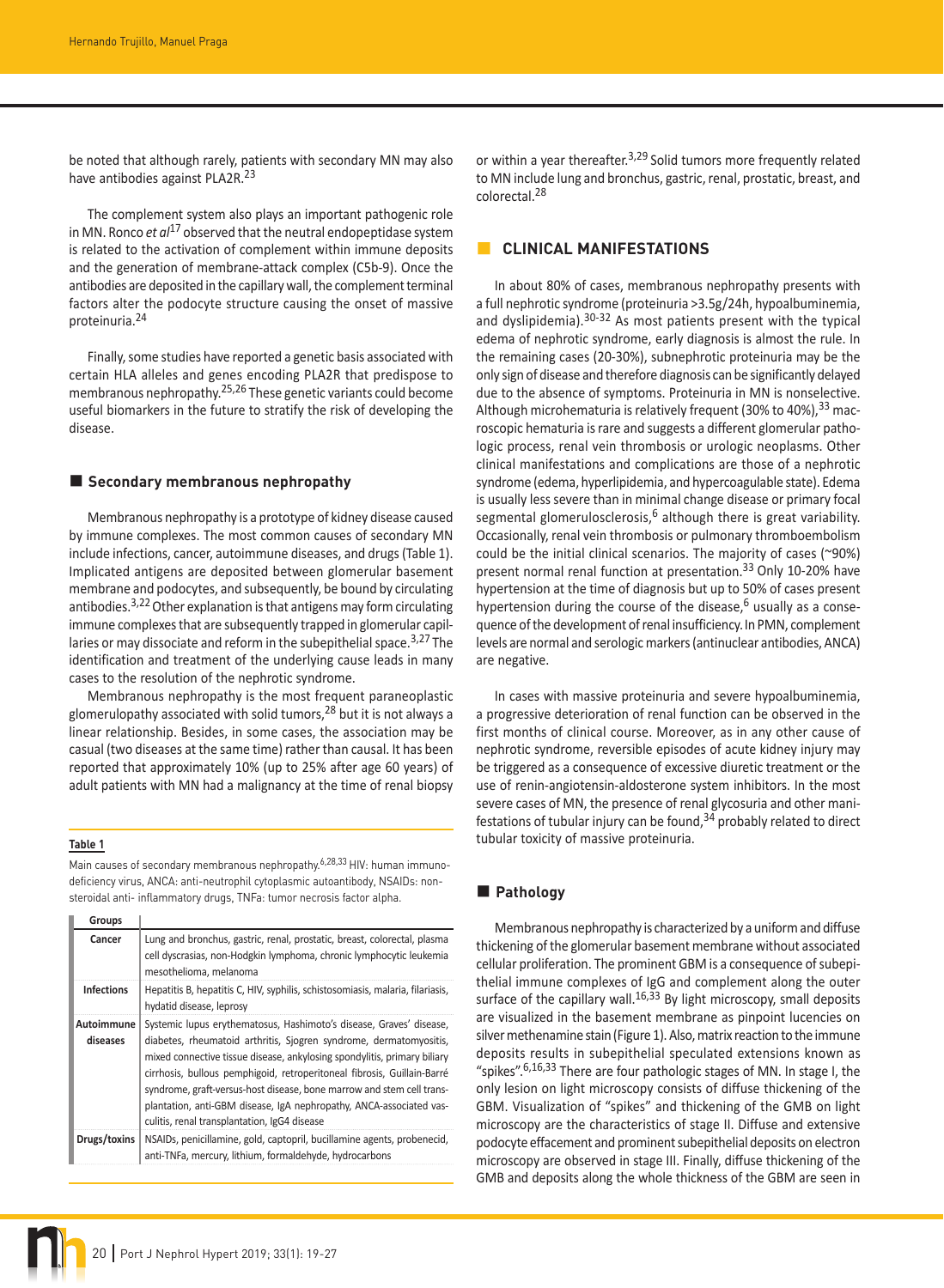#### **Figure 1**

Pathology in membranous nephropathy. (A) Thickened glomerular capillary loops with a rigid appearance (hematoxylin & eosin 40x). (B) Glomerular basement membranes with pinpoint lucencies and "spikes" (silvermethenamine 100x). (C) Electron micrograph showing subepithelial homogeneous electron-dense deposits and podocyte foot process effacement in the adjacent areas. (D) Immunofluorescence microscopy showing finely granular staining for IgG in the subepithelial side of the glomerular basement membrane (IgG 40x).



stage IV. It is important to point out that pathologic lesions and stages of MN have a poor correlation with prognosis and treatment response (with the exception of tubulointerstitial fibrosis).  $30,31$ 

Immunofluorescence shows granular subepithelial deposits of IgG along the GBM. $^{35}$  In about 50% of cases C3 is also positive. $^{33}$  In cases of primary membranous nephropathy the predominant immunoglobulin is IgG4. If preponderant IgG1 or IgG3 is observed, a secondary cause should be suspected. Positivity for IgM, IgA, or C1q, should also prompt a careful search for secondary MN.<sup>2</sup> Another finding in favor of primary membranous nephropathy is the presence of PLA2R or THSD7A colocalized with  $\lg G4^{3,6}$  It is important to remember that some patients may have negative serum anti-PLA2R with positive anti-PLA2R in renal tissue (seroconversion may occur during follow-up when the rate of production exceeds the buffering capacity of the kidney).<sup>3</sup>

In electron microscopy, the characteristic finding is the presence of homogeneous electron-dense deposits distributed along the subepithelial surface of glomeruli. If mesangial and subendothelial deposits are found, a secondary cause should be considered. The presence of cellular proliferation in glomeruli and endothelial tubuloreticular inclusions should raise the suspicion of membranous lupus nephritis. $1$ 

Some authors have proposed that a biopsy is not essential to make the diagnosis of PMN as antibodies against PLA2R are not detected in other renal diseases. However, renal biopsy remains the gold

standard unless the patient has a specific contraindication for the procedure. In our opinion, renal biopsy can be obviated in patients with normal renal function and positive anti-PLA2R.

## **OUTCOME**

Approximately half of the patients with non-nephrotic proteinuria have a favorable prognosis, with stable renal function and without hypertension.<sup>30,31</sup> This subgroup of patients will have a high rate of spontaneous remission. However, up to 60% of these cases may develop a full nephrotic syndrome within 2 years of presentation.<sup>2</sup>

Among patients with nephrotic syndrome, three different types of clinical evolution can be identified: spontaneous remission (30- 45%),<sup>36,37</sup> persistent nephrotic syndrome with preserved renal function (20-30%), and persistent nephrotic syndrome with progressive deterioration of renal function (~30%).15,16 Spontaneous remission is defined as the disappearance of the nephrotic syndrome with preservation of normal renal function, in the absence of any type of immunosuppressive treatment. Partial remission is defined as urinary protein excretion <3.5g/24h and a 50% or greater reduction from peak values, accompanied by an improvement or normalization of serum albumin and a stable renal function.<sup>38</sup> Complete remission is defined as a urinary protein excretion <0.3g/24h, accompanied by a normal serum albumin and a normal renal function.<sup>38</sup>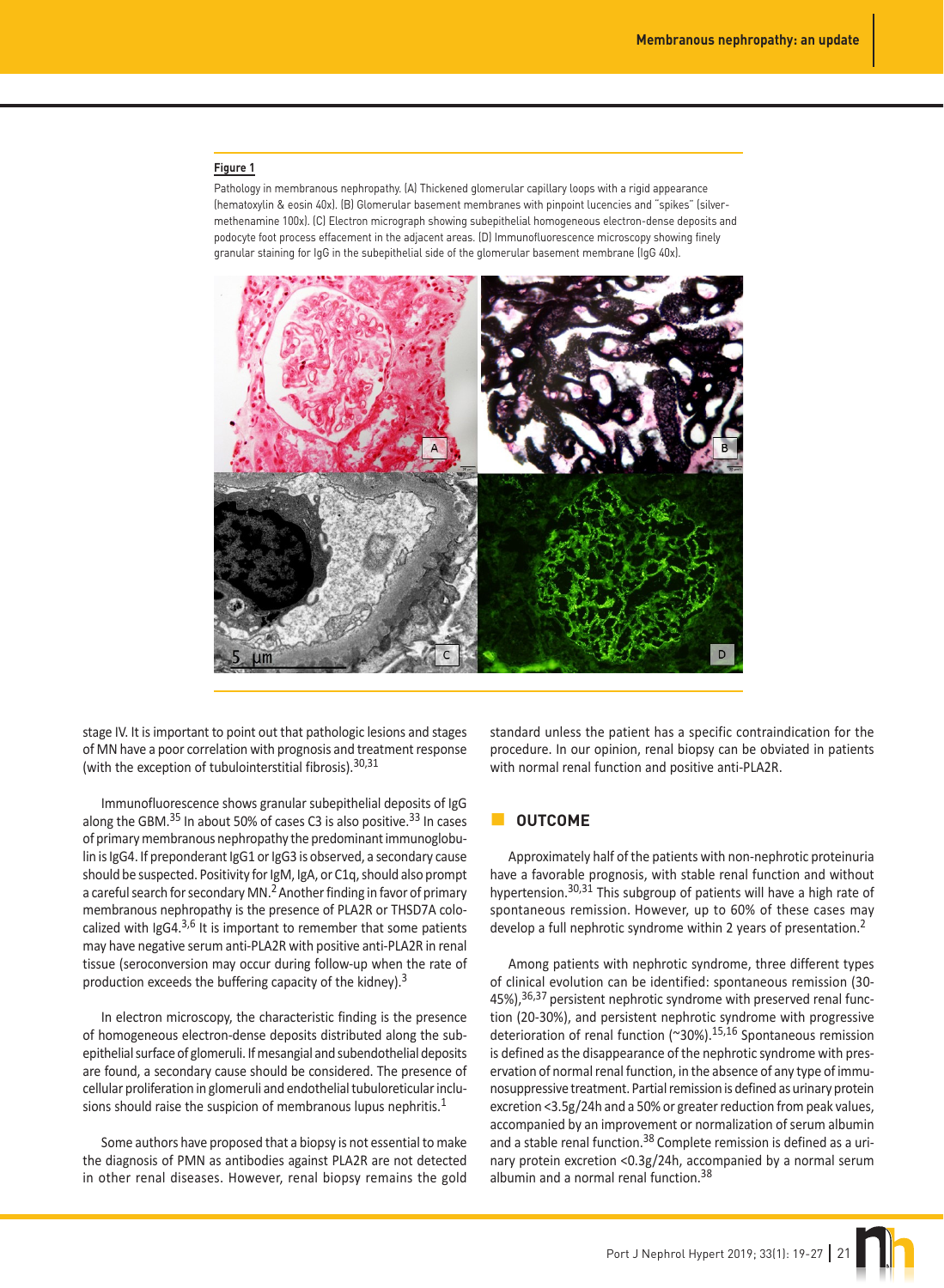Spontaneous remission is a well-known characteristic of idiopathic membranous nephropathy. Patients with subnephrotic proteinuria and normal renal function, as well as women and patients with low levels of anti-PLA2R, have a higher chance of presenting SR. In a study by Polanco *et al*15 in more than 300 patients with PMN that were treated with conservative therapy, SR occurred in 32% of the cases at 14.7±11.4 months after diagnosis. The decline of proteinuria was progressive rather than abrupt. An interesting finding was that although SR was more frequently observed in patients with lower levels of baseline proteinuria, up to 22% of patients with proteinuria >12g/24h also presented spontaneous remission. A high percentage of patients who developed SR received treatment with angiotensinconverting enzyme inhibitors (ACEI) or angiotensin receptor antagonists (ARBs). Other factors that significantly predicted SR were baseline renal function and proteinuria, and the reduction of baseline proteinuria by more than 50% during the first year. The long-term prognosis of patients with complete or partial spontaneous remission was excellent, with very few relapses (6%) and a 100% renal survival. Pathophysiology of spontaneous remission is unknown to this day.

About 20-30% of cases present an aggressive clinical course with massive proteinuria and progressive deterioration of renal function during the first or second year from diagnosis.<sup>39,40</sup> It is important to differentiate these cases from patients with acute kidney injury secondary to reversible factors, such as the excessive use of diuretics, hypotension or volume depletion. Although some cases with an initial aggressive disease can present SR followed by stabilization or improvement of renal function, the vast majority has a poor prognosis in the absence of immunosuppressive treatment.<sup>39-41</sup>

The remaining patients ( $\sim$ 30%)<sup>15,16</sup> can present with persistent nephrotic syndrome without developing SR or deterioration of renal function. Although this scenario may persist for years, renal prognosis is poor if remission is not achieved. Moreover, persistent nephrotic syndrome increases the risk of atherosclerosis and thromboembolic events as a consequence of dysregulated lipid metabolism and dyslipidemia.<sup>42</sup>

## **PROGNOSTIC MARKERS**

Patients with membranous nephropathy should be followed closely during the first 6 months since diagnosis, with careful monitoring (monthly o bimonthly) of renal function, proteinuria, and anti-PLA2R titers. Changes in these parameters will help the clinician to identify those patients more likely to develop spontaneous remission and those in whom prompt initiation of immunosuppression may be warranted.

The evolution of proteinuria and renal function during the first 6 months has been formulated mathematically by the Toronto Registry of Glomerulonephritis with the well-known Toronto Risk Score.<sup>43</sup> This model has been validated in several countries with an accuracy of prediction of 85-90% to predict an unfavorable clinical course. According to this model, patients are stratified into the following categories: *1)* low risk of progression (normal renal function, proteinuria <4g/24h), *2)* moderate risk of progression (normal renal function, proteinuria 4-8g/24h), and *3)* high risk of progression (proteinuria >8g/24h regardless of renal function).

Some studies have shown that a high urinary excretion of IgG and some low-molecular weight proteins such as α-1 microglobulin and β2-microglobulin are excellent markers to predict the development of renal insufficiency, with a sensitivity and a specificity of 88% and 91%, respectively.<sup>44,45</sup> The potential advantage of these urinary markers is that monitoring would not be necessary since the initial measurement yields important predictive information.

In patients with PMN and positive anti-PLA2R, the major advance in terms of prognostic markers is undoubtedly the monitoring of anti-PLA2R titers. High titers of anti-PLA2R at presentation suggest spontaneous remission will be unlikely, especially if increasing levels are observed over time.<sup>18,46</sup> On the other hand, disappearance of anti-PLA2R levels (immunologic remission), either spontaneous or induced by immunosuppressive therapy, precedes a clinical remission by a period of several months (up to 18 months in some cases).<sup>47-50</sup> Antibody levels are also useful in the follow-up of patients who achieve remission as the reappearance of anti-PLA2R levels precede clinical relapse (by  $\approx$ 3 months).  $46,50$  Likewise, those patients who still present detectable anti-PLA2R levels after immunosuppressive treatment are more likely to experience a clinical relapse.<sup>51</sup> Moreover, persistence or reappearance of anti-PLA2R levels after kidney transplantation can also predict recurrence of the disease.52-54 In patients with *de novo* MN after a renal transplant, anti-PLA2R are invariably negative.<sup>55,56</sup>

At the present time, several PLA2R epitopes have been described (cysteine-rich domain [CysR], fibronectin type II domain, and eight distinct C-type lectin domains  $[CTLD1-8]$ ).<sup>57</sup> A recent study has proposed that epitope spreading at baseline is an indicator of poor prognosis and its presence should be considered in the decision for early therapeutic intervention.58

## **TREATMENT**

The great advances made in the pathophysiologic field of PMN, accompanied by few but very relevant controlled clinical trials, have improved the therapeutic approach of these patients in recent years. It is now widely accepted that the type of treatment should be adapted or personalized to each patient, according to the clinical scenario (renal function, proteinuria) and the levels of anti-PLA2R (Figure 2). Although the optimal goal is to reach complete remission, the induction of partial remission is associated with a significantly superior renal survival compared to non-remission, and thus, it can be considered a satisfactory objective.

## **Conservative strategy**

Scientific guidelines<sup>38</sup> recommend starting immunosuppressive treatment only in those patients who maintain nephrotic proteinuria after an observation period of at least 6 months as long as proteinuria does not have a clear tendency to decrease during such period.

In all patients with MN, optimal supportive care should be initiated at the time of diagnosis with the main goal of reducing proteinuria. Treatment should include ACEI/ARBs, statins for dyslipidemia,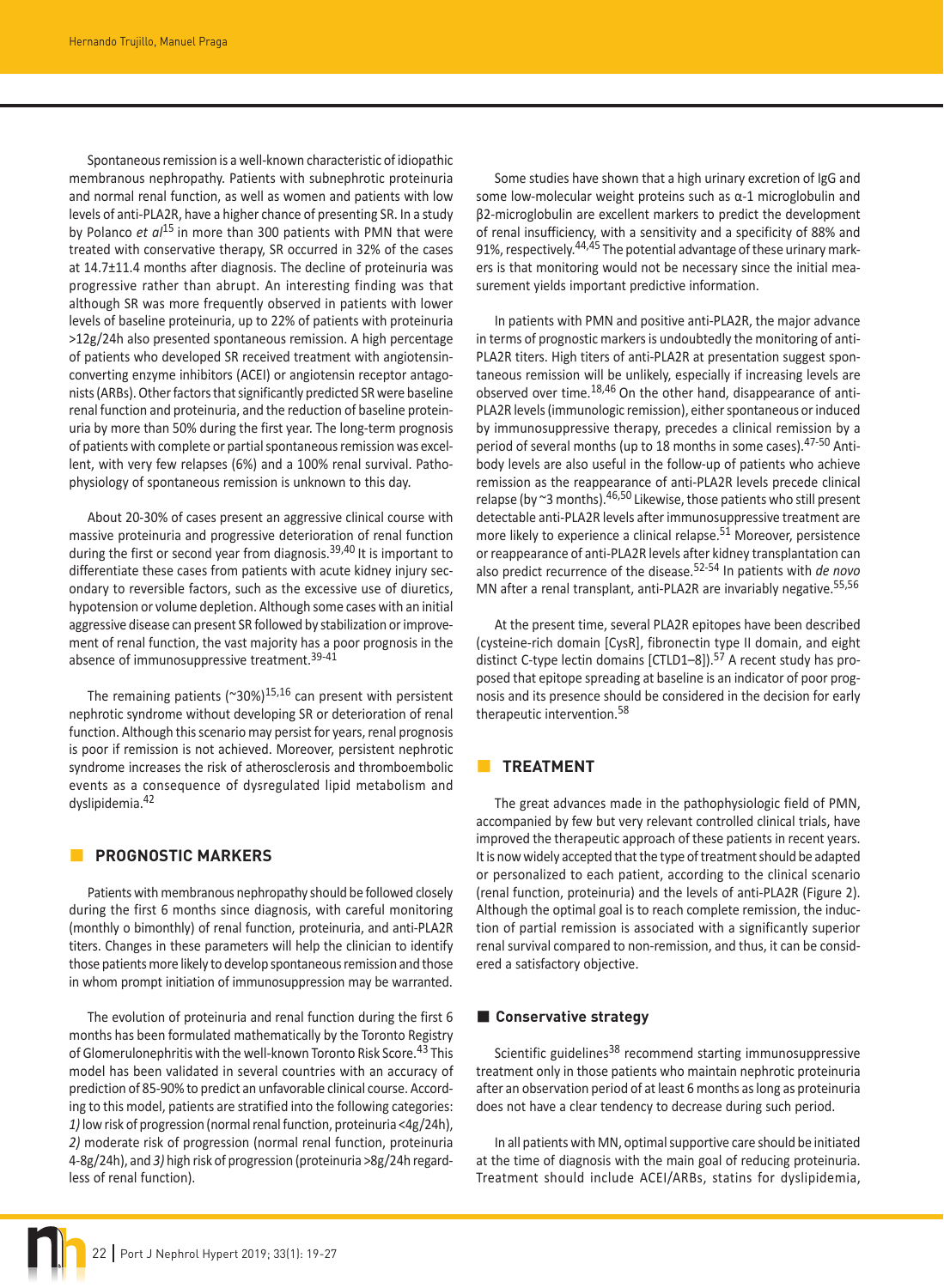

hypoproteic diet, salt restriction, and diuretics as needed. $2,6,33,59$ Prophylactic anticoagulation should be considered if hypoalbuminemia is severe (<2.5g/dl) and other risk factors for thrombosis are present.60,61 Patients with progressive deterioration of renal function and those with severe, disabling, or life-threatening symptoms related to the nephrotic syndrome should be excluded from this observation period.38 In that cases, immunosuppressive treatment should be started unless there are specific contraindications. Increasing anti-PLA2R titers over time should also guide towards initiation of immunosuppression.3 Immunosuppressive therapy in patients with persistently low glomerular filtration rate (<30 ml/min per 1.73m2) or advanced interstitial fibrosis and tubular atrophy at biopsy is not recommended.4,38

Treatment with ACEI decreases glomerular hypertension and improves glomerular barrier size selectivity.<sup>59,62</sup> This results in reduction of proteinuria and improvement of hypoalbuminemia. Also, as previously mentioned, ACEI have been associated with the development of spontaneous remission.<sup>15</sup> Nonetheless, its use should be cautious in patients without hypertension or with a compromised effective circulating volume.

#### $\blacksquare$  Immunosuppressive treatment

**Steroids and alkylating agents.** Several randomized clinical trials have conclusively demonstrated the effectiveness of treatment with steroids and alkylating agents (cyclophosphamide and chlorambucil) when compared to conservative management. $8-11,63$  Cyclophosphamide is preferred over chlorambucil because of its better safety profile. However, cyclophosphamide can also cause severe adverse effects such as infections, cancer, and infertility. The modified Ponticelli regimen consist of 6 months of alternating pulse steroids and cyclophosphamide, achieving complete or partial remission in approximately 70-80% of the cases at 2-3 years. $9,11,63$  Some authors have administered steroids and alkylating agents concomitantly rather than alternating,  $64$  with no studies comparing which regimen is superior. Prospective studies have shown that monotherapy with steroids is

#### **Table 2**

Summary of immunosuppressive treatment schemes for primary membranous nephropathy.

| Pharmacologic agent(s)      | Dose scheme                                                                                                                                   |
|-----------------------------|-----------------------------------------------------------------------------------------------------------------------------------------------|
|                             | Alkylating agents <sup>8-11,38</sup>                                                                                                          |
| Italian Ponticelli protocol | Months 1, 3, 5: 1 $g/d$ IV MPDN x 3 d, followed by<br>oral PDN 0.5 mg/kg/d x 27 d<br>Months 2, 4, 6: oral CHL 0.2 mg/kg/d x 30 d              |
| <b>Modified Ponticelli</b>  | Months 1, 3, 5: 1 g/d IV MPDN x 3 d, followed by<br>oral PDN 0.5 mg/kg/d x 27 d<br>Months 2, 4, 6: oral CYC 2-2.5 mg/kg/d x 30 d              |
| Dutch protocol              | Months 1, 3, 5: 1 g/d IV MPDN x 3 d, followed by<br>oral PDN 0.5-1 mg/kg/d x 6 months (then taper)<br>plus oral CYC 1.5-2 mg/kg/d x 12 months |
|                             | Calcineurin inhibitors <sup>12,38,66,67</sup>                                                                                                 |
| <b>Tacrolimus</b>           | 0.05-0.075 mg/kg/d x 12 months (through levels<br>5-7ng/mL), then taper over 6 months +/- low dose<br><b>PDN</b>                              |
| Cyclosporine                | 3.5-5.0 mg/kg/d (through levels 120-200 ng/mL) x<br>12 months, then taper over 6 months +/- low dose<br><b>PDN</b>                            |
|                             | B cell-targeted <sup>13,14,59,69</sup>                                                                                                        |
| Rituximab                   | 375mg/m <sup>2</sup> IV every week x 4 weeks<br>1g IV x 2 (days 1 and 15)<br>375mg/m <sup>2</sup> IV single dose and follow B-cell counts     |
|                             | $\Delta$ CTH <sup>6,78,79</sup>                                                                                                               |
| Tetracosactrin              | 1 mg IM twice weekly x 6-12 months                                                                                                            |
| Corticotropin               | 80 U IM twice weekly x 6-12 months                                                                                                            |

CHL – chlorambucil; CYC – cyclophosphamide.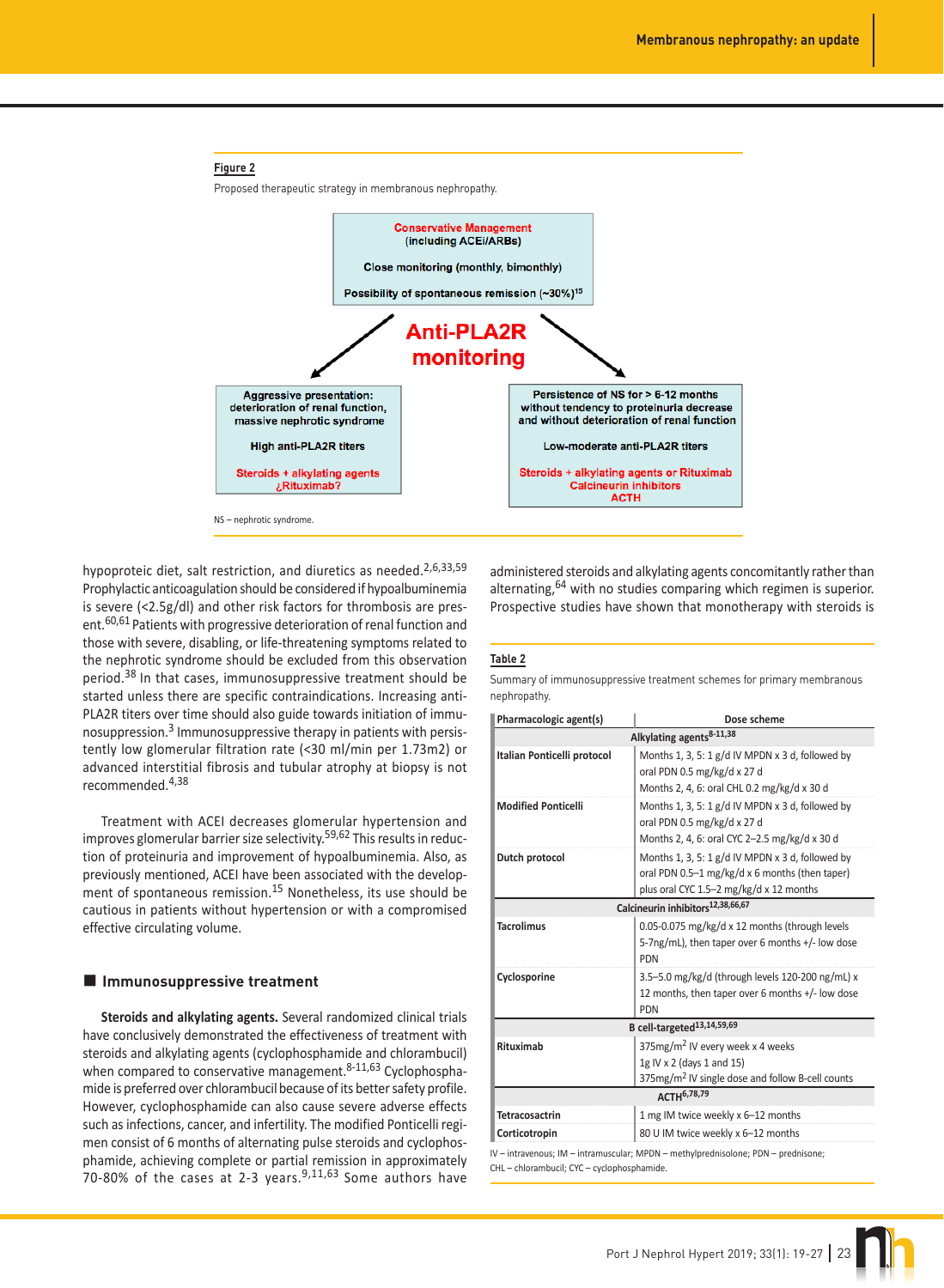not effective.<sup>65</sup> KDIGO guidelines recommend the modified Ponticelli regimen as the preferred initial immunosuppressive therapy in patients resistant to a conservative strategy.<sup>38</sup>

**Calcineurin inhibitors [CNIs].** Randomized prospective trials have also demonstrated the effectiveness of cyclosporine and tacrolimus in the treatment of MN.12,66,67 In addition to its immunosuppressive effect, CNIs exert a direct antiproteinuric effect on the structure of the podocyte through its interaction with synaptopodin.<sup>68</sup> Complete or partial remission has been observed in 70-85% of cases after 6-12 months of therapy.<sup>12,66,67</sup> In fact, the short-term efficacy of CNIs might be better than cyclophosphamide plus prednisone.<sup>67</sup> Despite the high efficacy of CNIs in the management of MN, a relapse rate of  $~40$ -50% has been reported after treatment discontinuation.<sup>12,66</sup> On the other hand, the potential nephrotoxic effect of CNIs in the long term should be considered. Suggested initial doses of cyclosporine and tacrolimus are 3.5-5mg/kg/d and 0.05-0.075mg/kg/d, respectively.<sup>12,67</sup> Subsequent doses of CNIs should be adjusted to blood through levels (Table 2). The association of steroids in the case of tacrolimus is not mandatory.<sup>12</sup> Recommended duration of treatment with CNIs is 12-18 months and withdrawal should be gradual.

**Figure 3**

Schematic overview of the STARMEN trial.

**Rituximab.** B-cell depletion is certainly the most promising therapy for membranous nephropathy. Rituximab has proven to be an effective agent in several recent studies, with the advantage of a superior safety profile compared to steroids and immunosuppressants.<sup>13,14,69</sup> Complete or partial remission has been observed in 60-65% of cases (up to 88% at 24 months), $70$  with a median time to remission of  $\sim$ 7 months.13,14 Lower anti-PLA2R antibody titer at baseline and immunologic remission (disappearance of anti-PLA2R levels) at 6 months are strong predictors of clinical remission.<sup>71</sup> No clear correlation has been observed between B-cell counts and response or relapse rates.6 The optimal dose (375mg/m<sup>2</sup> x 4 or 1g x 2) and the need of re-treatment remain incompletely defined,<sup>4</sup> but lower doses (375mg/m<sup>2</sup> x 1) have proven to be poorly effective.<sup>72</sup> MENTOR is a randomized controlled trial in which rituximab was compared to cyclosporine in patients with PMN.73 STARMEN is a randomized clinical trial that compared the efficacy of sequential tacrolimus-rituximab therapy to a modified Ponticelli protocol (Figure 3).<sup>74</sup> This trial also evaluated the role of anti-PLA2R and other antibodies as markers of response to treatment and long-term prognosis. Results from the MENTOR and STARMEN trials are eagerly expected to better understand which patients benefit the most from rituximab therapy.

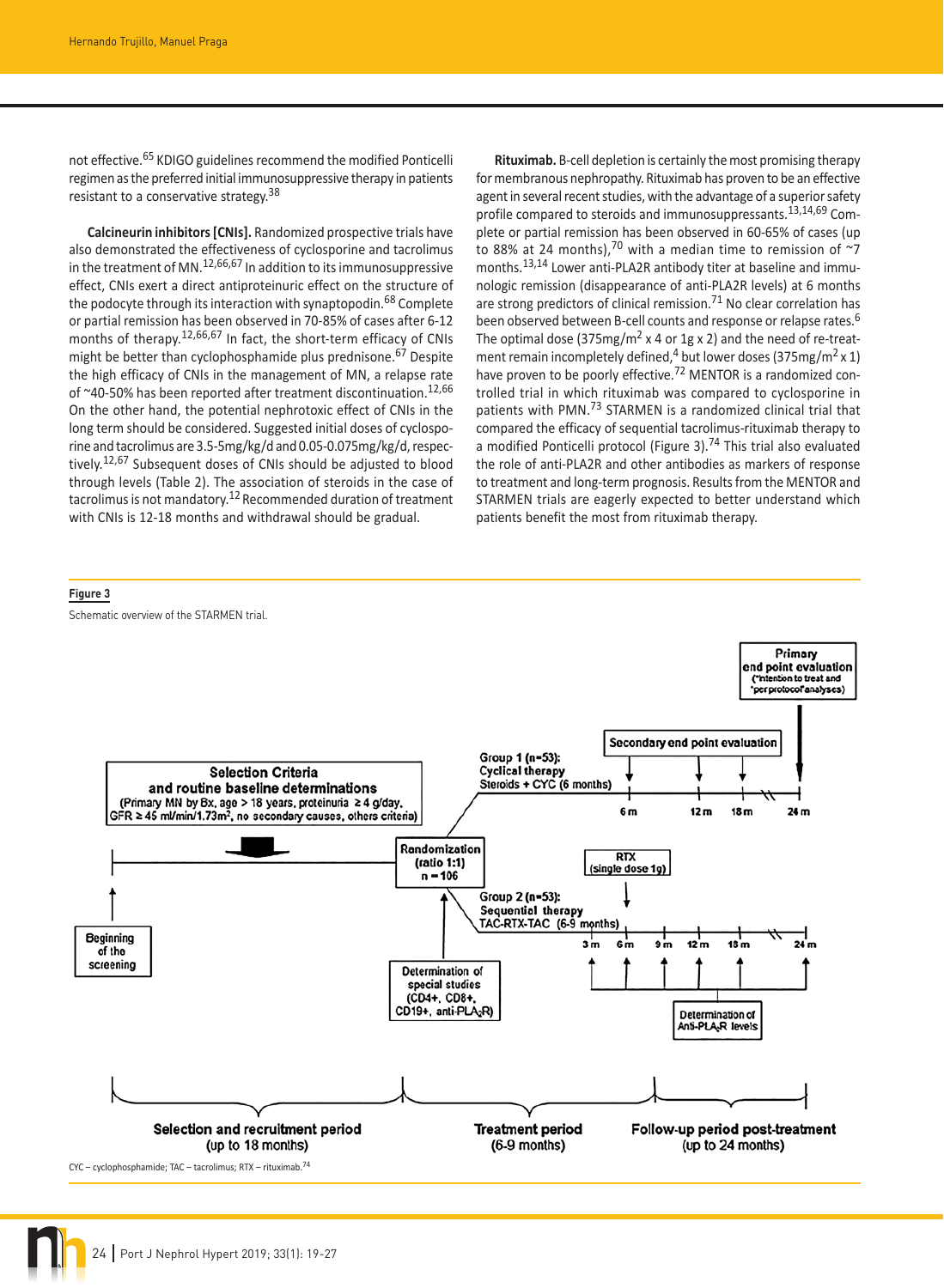**Mycophenolate Mofetil (MMF).** The effectiveness of MMF in the treatment of membranous nephropathy has not been clearly demonstrated. In one randomized clinical trial,75 no differences were found in remission rates between MMF monotherapy and a conservative strategy. In another study,  $51$  only 44% of the patients were in remission after 23 months of MMF plus prednisone treatment. However, better results with combined MMF + prednisone therapy have been reported in Asian patients in two randomized trials,  $76,77$  with a remission rate similar to that observed with other immunosuppressants. More studies are needed to establish if MMF is useful in the treatment of MN.

**Adrenocorticotrophic hormone (ACTH).** Subcutaneous or intramuscular administration of ACTH has shown considerable efficacy in patients with MN and nephrotic syndrome in retrospective case series<sup>78</sup> and in one prospective pilot study.<sup>79</sup> Remission rates up to 80% at 6 months have been reported,<sup>6,79</sup> although one open label cohort study found that ACTH was less effective than cyclophosphamide in high risk patients.<sup>80</sup> It should be noted that ACTH is very expensive and many of the available data of its efficacy and safety comes from small clinical trials (some of them observational). Therefore, the possible role of ACTH in the treatment of MN remains to be established.

**New Therapies.** Promising or alternative therapies include ofatumumab (third generation anti-CD20 monoclonal antibody),  $59$  belimumab (monoclonal antibody that targets the soluble form of B lymphocyte stimulator [BLyS]), <sup>81</sup> and bortezomib (proteasome inhibitor). <sup>82</sup> One prospective randomized clinical trial (unpublished) failed to demonstrate the efficacy of eculizumab in MN, although possibly as a result of underdosing.<sup>59,83</sup>

# **MEMBRANOUS NEPHROPATHY AND KIDNEY TRANSPLANTATION**

The real incidence of recurrence after kidney transplantation (KT) is difficult to assess but it has been estimated to be around 30-44%.59,84,85 Many patients are diagnosed incidentally during protocol biopsies while others present progressive proteinuria or even full nephrotic syndrome.<sup>86</sup> Spontaneous remission is uncommon. In patients with PMN, the appearance of subepithelial deposits has been observed within days after KT.6,50,53 Nevertheless, clinical manifestations usually present between the second and third year after transplantation, or even later in some cases.<sup>86</sup> Although some studies had reported that allograft survival in patients with recurrent MN is similar to those patients transplanted with other renal diseases, <sup>87</sup> others had suggested a worse outcome.50,53,88 The presence of anti-PLA2R antibodies at the time of KT is a risk factor for recurrent disease, especially if positivity persists during follow-up.53,89

*De novo* MN presents in approximately 2% of transplanted patients.<sup>90</sup> Histologic pattern is practically indistinguishable from recurrent MN. It has been associated with new-onset hepatitis C virus infection, Alport syndrome, ureteral obstruction, renal infarction, recurrent IgA nephropathy, and graft rejection.88,91 Despite this, the pathogenic mechanisms involved in *de novo* MN are still speculative. While PMN is strongly associated with the presence of anti-PLA2R

antibodies, patients with *de novo* MN have typically negative serol- $\text{ogy}^{55}$  and staining on biopsy is almost always negative.<sup>92</sup> As in recurrent MN, whether *de novo* MN affects the outcome of kidney allografts is still controversial.<sup>93</sup>

Treatment with antiproteinuric agents should be initiated in all cases. The use of diuretics, statins, and anticoagulants is indicated on individual basis. Rituximab has been successfully used in cases of MN recurrence with complete and partial remission rates in up to 80% of cases.94,95 Similarly to treatment in native kidneys, the appropriate dose regime of rituximab has not been established. Prophylactic rituximab administration before KT has been attempted in some cases and may have been effective in preventing recurrence. Nonetheless, evidence in this sense is scarce.<sup>6,59</sup>

#### *Disclosure of potential conflicts of interest:* none declared.

#### **References**

- **1.** Ronco P, Debiec H. Pathophysiological advances in membranous nephropathy: time for a shift in patient's care. Lancet 2015; 385: 1983–92. DOI: 10.1016/S0140-6736(15)60731-0.
- **2.** Cattran DC, Brenchley PE. Membranous nephropathy: integrating basic science into improved clinical management. Kidney Int. 2017 Mar;91(3):566–74. DOI: 10.1016/j.kint.2016.09.048.
- **3.** De Vriese AS, Glassock RJ, Nath KA, Sethi S, Fervenza FC. A Proposal for a Serology-Based Approach to Membranous Nephropathy. J Am Soc Nephrol 28: 421–30, 2017. doi: 10.1681/ASN.2016070776
- **4.** Ponticelli C, Glassock RJ. Glomerular diseases: membranous nephropathy--a modern view. Clin J Am Soc Nephrol. 2014 Mar;9(3):609–16. DOI: 10.2215/CJN.04160413.
- **5.** Beck LH Jr, Bonegio RG, Lambeau G, Beck DM, Powell DW, Cummins TD, Klein JB, Salant DJ. M-type phospholipase A2 receptor as target antigen in idiopathic membranous nephropathy. N Engl J Med. 2009 Jul 2;361(1):11–21. DOI: 10.1056/NEJMoa0810457.
- **6.** Couser WG. Primary Membranous Nephropathy. Clin J Am Soc Nephrol. 2017 Jun 7;12(6):983–97. DOI: 10.2215/CJN.11761116.
- **7.** Tomas NM, Beck LH Jr, Meyer-Schwesinger C, Seitz-Polski B, Ma H, Zahner G, Dolla G, Hoxha E, Helmchen U, Dabert-Gay AS, Debayle D, Merchant M, Klein J, Salant DJ, Stahl RAK, Lambeau G. Thrombospondin type-1 domain-containing 7A in idiopathic membranous nephropathy. N Engl J Med. 2014 Dec 11;371(24):2277–87. DOI: 10.1056/NEJMoa1409354.
- 8. Ponticelli C, Zucchelli P, Passerini P, Cagnoli L, Cesana B, Pozzi C, Pasquali S, Imbasciati E, Grassi C, Redaelli B, Sasdelli M, Locatelli F. A randomized trial of methylprednisolone and chlorambucil in idiopathic membranous nephropathy. N Engl J Med. 1989 Jan 5;320(1):8–13. DOI: 10.1056/ NEJM198901053200102.
- **9.** Ponticelli C, Zucchelli P, Passerini P, Cesana B, Locatelli F, Pasquali S, Sasdelli M, Redaelli B, Grassi C, Pozzi C, Bizzarri D, Banfi G. A 10-year follow-up of a randomized study with methylprednisolone and chlorambucil in membranous nephropathy. Kidney Int. 1995 Nov;48(5):1600–4. PMID: 8544420.
- **10.** du Buf-Vereijken PW, Branten AJ, Wetzels JF; Membranous Nephropathy Study Group. Cytotoxic therapy for membranous nephropathy and renal insufficienacy: improved renal survival but high relapse rate. Nephrol Dial Transplant. 2004 May;19(5):1142–8. DOI: 10.1093/ndt/gfh036.
- **11.** Jha V, Ganguli A, Saha TK, Kohli HS, Sud K, Gupta KL, Joshi K, Sakhuja V. A randomized, controlled trial of steroids and cyclophosphamide in adults with nephrotic syndrome caused by idiopathic membranous nephropathy. J Am Soc Nephrol. 2007 Jun;18(6):1899–904. DOI: 10.1681/ ASN.2007020166.
- **12.** Praga M, Barrio V, Juárez GF, Luño J; Grupo Español de Estudio de la Nefropatía Membranosa. Tacrolimus monotherapy in membranous nephropathy: a randomized controlled trial. Kidney Int. 2007 May;71(9):924–30. DOI: 10.1038/sj.ki.5002215.
- **13.** Ruggenenti P, Cravedi P, Chianca A, Perna A, Ruggiero B, Gaspari F, Rambaldi A, Marasà M, Remuzzi G. Rituximab in idiopathic membranous nephropathy. J Am Soc Nephrol. 2012 Aug;23(8):1416–25. DOI: 10.1681/ASN.2012020181.
- **14.** Dahan K, Debiec H, Plaisier E, Cachanado M, Rousseau A, Wakselman L, Michel PA, Mihout F, Dussol B, Matignon M, Mousson C, Simon T, Ronco P; GEMRITUX Study Group. Rituximab for Severe Membranous Nephropathy: A 6-Month Trial with Extended Follow-Up. J Am Soc Nephrol. 2017 Jan;28(1):348–58. DOI: 10.1681/ASN.2016040449.
- **15.** Polanco N, Gutiérrez E, Covarsí A, Ariza F, Carreño A, Vigil A, Baltar J, Fernández-Fresnedo G, Martín C, Pons S, Lorenzo D, Bernis C, Arrizabalaga P, Fernández-Juárez G, Barrio V, Sierra M, Castellanos I, Espinosa M, Rivera F, Oliet A, Fernández-Vega F, Praga M; Grupo de Estudio de las Enfermedades Glomerulares de la Sociedad Española de Nefrología. Spontaneous Remission of Nephrotic Syndrome in Idiopathic Membranous Nephropathy. J Am Soc Nephrol 21: 697–704, 2010. DOI: 10.1681/ASN.2009080861
- **16.** Fogo AB, Lusco MA, Najafian B, Alpers CE. AJKD Atlas of Renal Pathology: Membranous Nephropathy. Am J Kidney Dis. 2015 Sep;66(3):e15–7. DOI: 10.1053/j.ajkd.2015.07.006.
- **17.** Debiec H, Guigonis V, Mougenot B, Decobert F, Haymann JP, Bensman A, Deschênes G, Ronco PM. Antenatal membranous glomerulonephritis due to anti-neutral endopeptidase antibodies. N Engl J Med. 2002 Jun 27;346(26):2053–60. DOI: 10.1056/NEJMoa012895.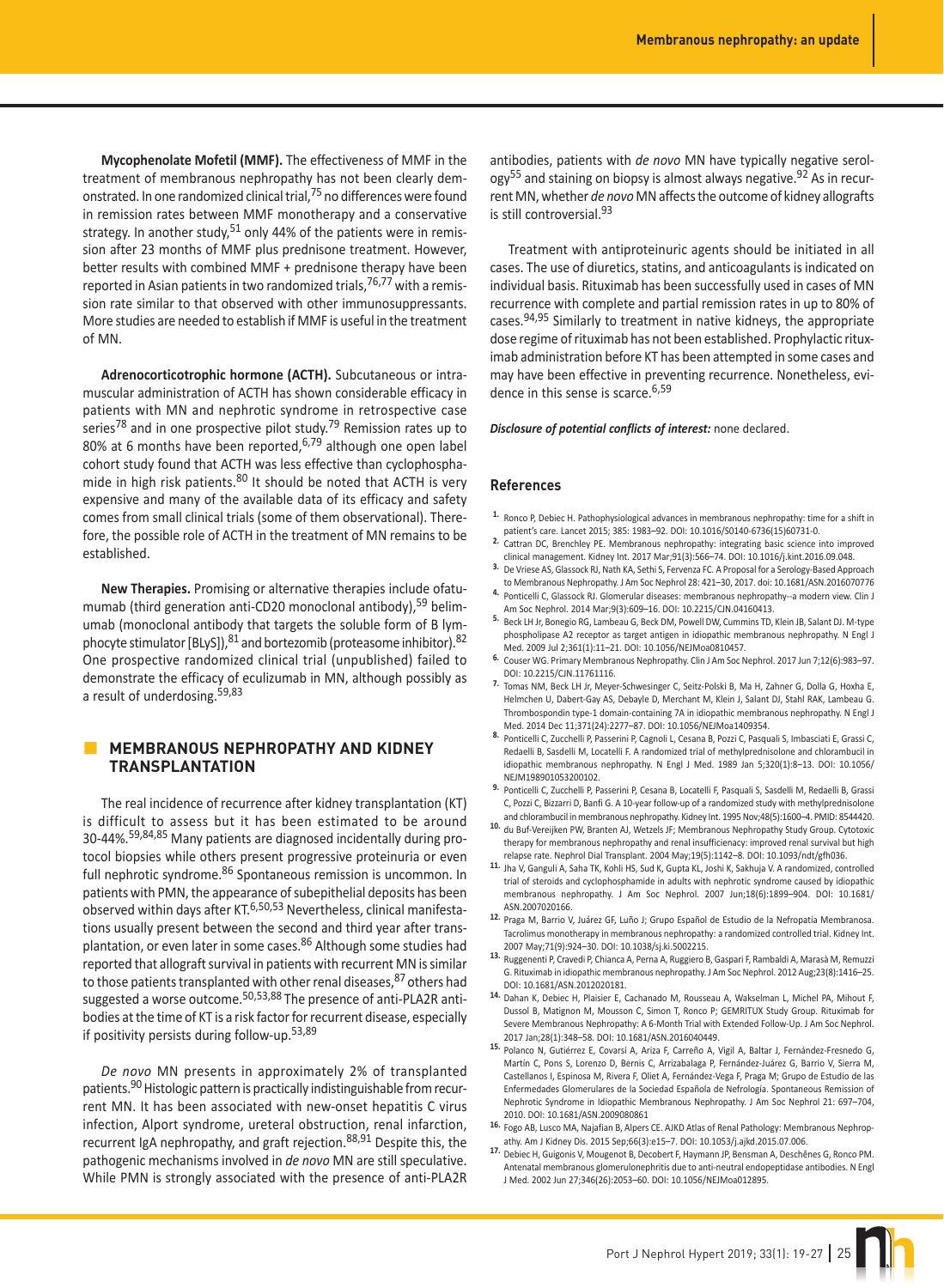- **18.** McQuarrie EP. Anti-phospholipase A2 receptor antibodies in primary membranous nephropathy-10 key points. Nephrol Dial Transplant. 2018 Feb 1;33(2):212–3. DOI: 10.1093/ndt/gfx366.
- **19.** Glassock RJ. Human idiopathic membranous nephropathy—a mystery solved? N Engl J Med. 2009 Jul 2;361(1):81–3. DOI: 10.1056/NEJMe0903343.
- **20.** Salant DJ. In search of the elusive membranous nephropathy antigen. Nephron Physiol. 2009;112(1):p11-2. DOI: 10.1159/000212068.
- **21.** Prunotto M, Carnevali ML, Candiano G, Murtas C, Bruschi M, Corradini E, Trivelli A, Magnasco A, Petretto A, Santucci L, Mattei S, Gatti R, Scolari F, Kador P, Allegri L, Ghiggeri GM. Autoimmunity in membranous nephropathy targets aldose reductase and SOD2. J Am Soc Nephrol. 2010 Mar;21(3):507–19. DOI: 10.1681/ASN.2008121259.
- **22.** Debiec H, Lefeu F, Kemper MJ, Niaudet P, Deschênes G, Remuzzi G, Ulinski T, Ronco P. Earlychildhood membranous nephropathy due to cationic bovine serum albumin. N Engl J Med. 2011 Jun 2;364(22):2101–10. DOI: 10.1056/NEJMoa1013792.
- **23.** Qin W, Beck LH Jr, Zeng C, Chen Z, Li S, Zuo K, Salant DJ, Liu Z. Anti-phospholipase A2 receptor antibody in membranous nephropathy. J Am Soc Nephrol. 2011 Jun;22(6):1137–43. DOI: 10.1681/ ASN.2010090967.
- **24.** Schulze M1, Donadio JV Jr, Pruchno CJ, Baker PJ, Johnson RJ, Stahl RA, Watkins S, Martin DC, Wurzner R, Gotze O, et al. Elevated urinary excretion of the C5b-9 complex in membranous nephropathy. Kidney Int. 1991 Sep;40(3):533–8. PMID: 1787650.
- **25.** Stanescu HC, Arcos-Burgos M, Medlar A, Bockenhauer D, Kottgen A, Dragomirescu L, Voinescu C, Patel N, Pearce K, Hubank M, Stephens HA, Laundy V, Padmanabhan S, Zawadzka A, Hofstra JM, Coenen MJ, den Heijer M, Kiemeney LA, Bacq-Daian D, Stengel B, Powis SH, Brenchley P, Feehally J, Rees AJ, Debiec H, Wetzels JF, Ronco P, Mathieson PW, Kleta R. Risk HLA-DQA1 and PLA(2) R1 alleles in idiopathic membranous nephropathy. N Engl J Med. 2011 Feb 17;364(7):616–26. DOI: 10.1056/NEJMoa1009742.
- **26.** Gupta S, Köttgen A, Hoxha E, Brenchley P, Bockenhauer D, Stanescu HC, Kleta R. Genetics of membranous nephropathy. Nephrol Dial Transplant (2018) 33: 1493–502. DOI: 10.1093/ndt/ gfx296.
- **27.** Jhaveri KD, Shah HH, Calderon K, Campenot ES, Radhakrishnan J. Glomerular diseases seen with cancer and chemotherapy: a narrative review. Kidney Int. 2013 Jul;84(1):34–44. DOI: 10.1038/ ki.2012.484.
- **28.** Bacchetta J, Juillard L, Cochat P, Droz JP. Paraneoplastic glomerular diseases and malignancies. Crit Rev Oncol Hematol. 2009 Apr;70(1):39–58. DOI: 10.1016/j.critrevonc.2008.08.003.
- **29.** Lefaucheur C1, Stengel B, Nochy D, Martel P, Hill GS, Jacquot C, Rossert J; GN-PROGRESS Study Group. Membranous nephropathy and cancer: Epidemiologic evidence and determinants of highrisk cancer association. Kidney Int. 2006 Oct;70(8):1510–7. DOI: 10.1038/sj.ki.5001790.
- **30.** Glassock RJ. Diagnosis and natural course of membranous nephropathy. Semin Nephrol. 2003 Jul;23(4):324–32. PMID: 12923720.
- **31.** Cattran DC. Idiopathic membranous glomerulonephritis. Kidney Int. 2001 May;59(5):1983–94. DOI: 10.1046/j.1523-1755.2001.0590051983.x.
- **32.** Fulladosa X, Praga M, Segarra A, Martínez Ara I. Glomerulonefritis membranosa. Nefrología 2007; 27 (Supl 2): 70–86.
- **33.** Salant DJ, Cattran DC: Membranous nephropathy. Chapter 20. In: Comprehensive Clinical Nephrology, 5th Ed., edited by Floege J, Johnson RJ, Feehally J, St. Louis, MI, Saunders, an imprint of Elsevier Inc., 2015, pp 239–51.
- **34.** Praga M, Andres A, Hernandez E, Montoyo C, Mazuecos A, Campo C, Morales JM, Rodicio JL. Tubular dysfunction in nephrotic syndrome: incidence and prognostic implications. Nephrol Dial Transplant. 1991;6(10):683–8. PMID: 1754103.
- **35.** Ronco P, Debiec H. Target antigens and nephritogenic antibodies in membranous nephropathy: Of rats and men. Semin Immunopathol. 2007;4:445–58. DOI: 10.1007/s00281-007-0091-2.
- **36.** Schieppati A, Mosconi L, Perna A, Mecca G, Bertani T, Garattini S, Remuzzi G. Prognosis of untreated patients with idiopathic membranous nephropathy. N Engl J Med. 1993 Jul 8;329(2):85– 9. DOI: 10.1056/NEJM199307083290203.
- **37.** Donadio JV Jr, Torres VE, Velosa JA, Wagoner RD, Holley KE, Okamura M, Ilstrup DM, Chu CP. Idiopathic membranous nephropathy: the natural history of untreated patients. Kidney Int. 1988 Mar;33(3):708–15. PMID: 3367560.
- **38.** KDIGO Glomerulonephritis Work Group. KDIGO clinical practice guideline for glomerulonephritis. Kidney Int Suppl. 2012; 2: 139–274.
- **39.** du Buf-Vereijken PW, Branten AJ, Wetzels JF. Idiopathic membranous nephropathy: outline and rationale of a treatment strategy. Am J Kidney Dis. 2005 Dec;46(6):1012–29. DOI: 10.1053/j. ajkd.2005.08.020.
- **40.** Torres A, Domínguez-Gil B, Carreño A, Hernández E, Morales E, Segura J, González E, Praga M. Conservative versus immunosuppressive treatment of patients with idiopathic membranous nephropathy. Kidney Int. 2002 Jan;61(1):219-27. DOI: 10.1046/j.1523-1755.2002.00124.x.
- **41.** Polanco N, Gutiérrez E, Rivera F, Castellanos I, Baltar J, Lorenzo D, Praga M; Grupo de Estudio de las Enfermedades Glomerulares de la Sociedad Española de Nefrología (GLOSEN). Spontaneous remission of nephrotic syndrome in membranous nephropathy with chronic renal impairment. Nephrol Dial Transplant. 2012 Jan;27(1):231–4. DOI: 10.1093/ndt/gfr285.
- **42.** Agrawal S, Zaritsky JJ, Fornoni A, Smoyer WE. Dyslipidaemia in nephrotic syndrome: mechanisms and treatment. Nat Rev Nephrol. 2018 Jan;14(1):57–70. DOI: 10.1038/nrneph.2017.155.
- **43.** Cattran DC, Pei Y, Greenwood CM, Ponticelli C, Passerini P, Honkanen E. Validation of a predictive model of idiopathic membranous nephropathy: its clinical and research implications. Kidney Int. 1997 Mar;51(3):901–7. PMID: 9067928.
- **44.** van den Brand JA, Hofstra JM, Wetzels JF. Low-molecular-weight proteins as prognostic markers in idiopathic membranous nephropathy. Clin J Am Soc Nephrol. 2011 Dec;6(12):2846–53. DOI: 10.2215/CJN.04020411.
- **45.** Branten AJ, du Buf-Vereijken PW, Klasen IS, Bosch FH, Feith GW, Hollander DA, Wetzels JF. Urinary excretion of beta2-microglobulin and IgG predict prognosis in idiopathic membranous nephropathy: a validation study. J Am Soc Nephrol. 2005 Jan;16(1):169–74. DOI: 10.1681/ASN.2004040287.
- **46.** Hofstra JM, Beck LH Jr, Beck DM, Wetzels JF, Salant DJ. Anti-phospholipase A2 receptor antibodies correlate with clinical status in idiopathic membranous nephropathy. Clin J Am Soc Nephrol. 2011 Jun;6(6):1286–91. DOI: 10.2215/CJN.07210810.
- **47.** Hoxha E, Thiele I, Zahner G, Panzer U, Harendza S, Stahl RA. Phospholipase A2 receptor autoantibodies and clinical outcome in patients with primary membranous nephropathy. J Am Soc Nephrol. 2014 Jun;25(6):1357–66. DOI: 10.1681/ASN.2013040430.
- **48.** Francis JM, Beck LH Jr, Salant DJ. Membranous Nephropathy: A Journey From Bench to Bedside. Am J Kidney Dis. 2016 Jul;68(1):138–47. DOI: 10.1053/j.ajkd.2016.01.030.
- **49.** Beck LH Jr, Fervenza FC, Beck DM, Bonegio RG, Malik FA, Erickson SB, Cosio FG, Cattran DC, Salant DJ. Rituximab-induced depletion of anti-PLA2R autoantibodies predicts response in membranous nephropathy. J Am Soc Nephrol. 2011 Aug;22(8):1543–50. DOI: 10.1681/ASN.2010111125.
- **50.** Ruggenenti P, Debiec H, Ruggiero B, Chianca A, Pellé T, Gaspari F, Suardi F, Gagliardini E, Orisio S, Benigni A, Ronco P, Remuzzi G. Anti-Phospholipase A2 Receptor Antibody Titer Predicts Post-Rituximab Outcome of Membranous Nephropathy. J Am Soc Nephrol. 2015 Oct;26(10):2545–58. DOI: 10.1681/ASN.2014070640.
- **51.** Bech AP, Hofstra JM, Brenchley PE, Wetzels JF. Association of anti-PLA2R antibodies with outcomes after immunosuppressive therapy in idiopathic membranous nephropathy. Clin J Am Soc Nephrol. 2014 Aug 7;9(8):1386–92. DOI: 10.2215/CJN.10471013.
- **52.** Quintana LF, Blasco M, Seras M, Pérez NS, López-Hoyos M, Villarroel P, Rodrigo E, Viñas O, Ercilla G, Diekmann F, Gómez-Roman JJ, Fernandez-Fresnedo G, Oppenheimer F, Arias M, Campistol JM. Antiphospholipase A2 Receptor Antibody Levels Predict the Risk of Posttransplantation Recurrence of Membranous Nephropathy. Transplantation. 2015 Aug;99(8):1709–14. DOI: 10.1097/ TP.0000000000000630.
- **53.** Kattah A, Ayalon R, Beck LH Jr, Sethi S, Sandor DG, Cosio FG, Gandhi MJ, Lorenz EC, Salant DJ, Fervenza FC. Anti-phospholipase A2 receptor antibodies in recurrent membranous nephropathy. Am J Transplant. 2015 May;15(5):1349–59. DOI: 10.1111/ajt.13133.
- **54.** Seitz-Polski B, Payré C, Ambrosetti D, Albano L, Cassuto-Viguier E, Berguignat M, Jeribi A, Thouret MC, Bernard G, Benzaken S, Lambeau G, Esnault VL. Prediction of membranous nephropathy recurrence after transplantation by monitoring of anti-PLA2R1 (M-type phospholipase A2 receptor) autoantibodies: a case series of 15 patients. Nephrol Dial Transplant. 2014 Dec;29(12):2334– 42. DOI: 10.1093/ndt/gfu252.
- **55.** Debiec H, Martin L, Jouanneau C, Dautin G, Mesnard L, Rondeau E, Mousson C, Ronco P. Autoantibodies specific for the phospholipase A2 receptor in recurrent and *de novo* membranous nephropathy. Am J Transplant. 2011 Oct;11(10):2144–52. DOI: 10.1111/j.1600-6143.2011.03643.x.
- **56.** Larsen CP, Walker PD. Phospholipase A2 receptor (PLA2R) staining is useful in the determination of de novo versus recurrent membranous glomerulopathy. Transplantation. 2013 May 27;95(10):1259–62. DOI: 10.1097/TP.0b013e31828a947b.
- **57.** Ancian P, Lambeau G, Mattéi MG, Lazdunski M. The human 180-kDa receptor for secretory phospholipases A2. Molecular cloning, identification of a secreted soluble form, expression, and chromosomal localization. J Biol Chem. 1995 Apr 14;270(15):8963–70. PMID: 7721806.
- **58.** Seitz-Polski B, Debiec H, Rousseau A, Dahan K, Zaghrini C, Payré C, Esnault VLM, Lambeau G, Ronco P. Phospholipase A2 Receptor 1 Epitope Spreading at Baseline Predicts Reduced Likelihood of Remission of Membranous Nephropathy. J Am Soc Nephrol. 2018 Feb;29(2):401–8. DOI: 10.1681/ASN.2017070734.
- **59.** Ruggenenti P, Fervenza FC, Remuzzi G. Treatment of membranous nephropathy: time for a paradigm shift. Nat Rev Nephrol. 2017 Sep;13(9):563–79. DOI: 10.1038/nrneph.2017.92.
- **60.** Lee T, Biddle AK, Lionaki S, Derebail VK, Barbour SJ, Tannous S, Hladunewich MA, Hu Y, Poulton CJ, Mahoney SL, Charles Jennette J, Hogan SL, Falk RJ, Cattran DC, Reich HN, Nachman PH. Personalized prophylactic anticoagulation decision analysis in patients with membranous nephropathy. Kidney Int. 2014 Jun;85(6):1412–20. DOI: 10.1038/ki.2013.476.
- **61.** Glassock RJ. Prophylactic anticoagulation in nephrotic syndrome: a clinical conundrum. J Am Soc Nephrol. 2007 Aug;18(8):2221–5. DOI: 10.1681/ASN.2006111300.
- **62.** Ruggenenti P, Mosconi L, Vendramin G, Moriggi M, Remuzzi A, Sangalli F, Remuzzi G. ACE inhibition improves glomerular size selectivity in patients with idiopathic membranous nephropathy and persistent nephrotic syndrome. Am J Kidney Dis. 2000 Mar;35(3):381–91. PMID: 10692263.
- **63.** Ponticelli C, Altieri P, Scolari F, Passerini P, Roccatello D, Cesana B, Melis P, Valzorio B, Sasdelli M, Pasquali S, Pozzi C, Piccoli G, Lupo A, Segagni S, Antonucci F, Dugo M, Minari M, Scalia A, Pedrini L, Pisano G, Grassi C, Farina M, Bellazzi R. A randomized study comparing methylprednisolone plus chlorambucil versus methylprednisolone plus cyclophosphamide in idiopathic membranous nephropathy. J Am Soc Nephrol. 1998 Mar;9(3):444–50. PMID: 9513907.
- **64.** Torres A, Domínguez-Gil B, Carreño A, Hernández E, Morales E, Segura J, González E, Praga M. Conservative versus immunosuppressive treatment of patients with idiopathic membranous nephropathy. Kidney Int. 2002 Jan;61(1):219–27. DOI: 10.1046/j.1523-1755.2002.00124.x.
- **65.** Cattran DC, Delmore T, Roscoe J, Cole E, Cardella C, Charron R, Ritchie S. A randomized controlled trial of prednisone in patients with idiopathic membranous nephropathy. N Engl J Med. 1989 Jan 26;320(4):210–5. DOI: 10.1056/NEJM198901263200403.
- **66.** Cattran DC, Appel GB, Hebert LA, Hunsicker LG, Pohl MA, Hoy WE, Maxwell DR, Kunis CL; North America Nephrotic Syndrome Study Group. Cyclosporine in patients with steroid-resistant membranous nephropathy: a randomized trial. Kidney Int. 2001 Apr;59(4):1484–90. DOI: 10.1046/j.1523- 1755.2001.0590041484.x.
- **67.** Chen M, Li H, Li XY, Lu FM, Ni ZH, Xu FF, Li XW, Chen JH, Wang HY; Chinese Nephropathy Membranous Study Group. Tacrolimus combined with corticosteroids in treatment of nephrotic idiopathic membranous nephropathy: a multicenter randomized controlled trial. Am J Med Sci. 2010 Mar;339(3):233–8. DOI: 10.1097/MAJ.0b013e3181ca3a7d.
- **68.** Mathieson PW. Proteinuria and immunity--an overstated relationship? N Engl J Med. 2008 Dec 4;359(23):2492–4. DOI: 10.1056/NEJMcibr0806881.
- **69.** van den Brand JAJG, Ruggenenti P, Chianca A, Hofstra JM, Perna A, Ruggiero B, Wetzels JFM, Remuzzi G. Safety of Rituximab Compared with Steroids and Cyclophosphamide for Idiopathic Membranous Nephropathy. J Am Soc Nephrol. 2017 Sep;28(9):2729–37. DOI: 10.1681/ASN.2016091022.